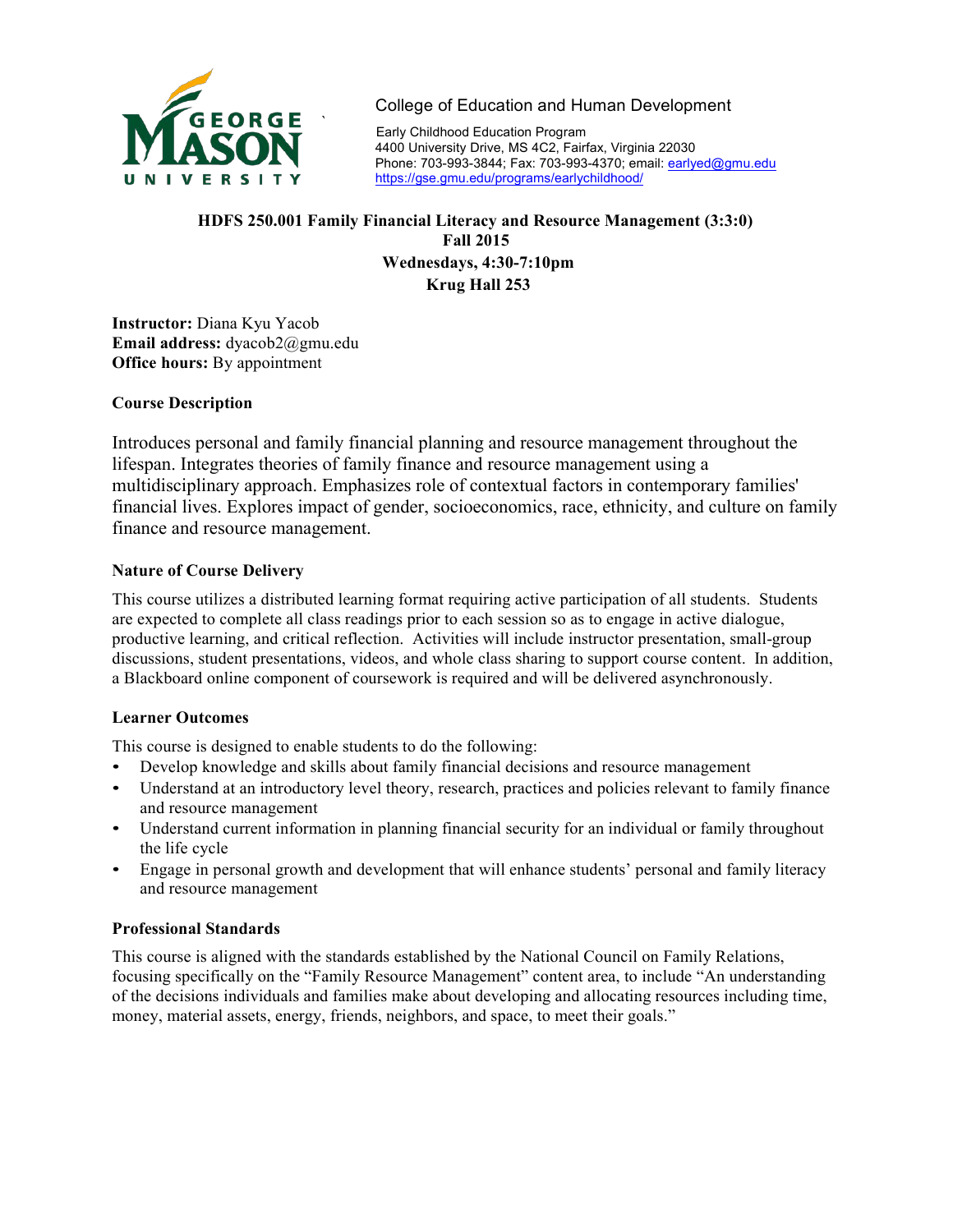## **Required Texts and Other Readings**

Garman, T., & Forgue, R. (2014). *Personal finance* (12<sup>th</sup> ed.). Mason, OH: Cengage Learning.

See the course outline in the syllabus for other class reading materials, online interactive tools, lectures, and handouts.

#### **Recommended Readings**

| <b>Consumer Reports</b> | Kiplinger's Personal Finance | Money Magazine         |
|-------------------------|------------------------------|------------------------|
| <b>Smart Money</b>      | Wall Street Journal          | <b>Washington Post</b> |

## **George Mason University Policies and Resources for Students**

- Academic integrity (honor code, plagiarism) Students must adhere to guidelines of the George Mason University Honor Code [See http://oai.gmu.edu/honor-code/].
- Mason Email Students are responsible for the content of university communications sent to their George Mason University email account and are required to activate their account and check it regularly. All communication from the university, college, school, division, and program will be sent to students solely through their Mason email account.
- Students must follow the university policy for Responsible Use of Computing [See http://universitypolicy.gmu.edu/policies/responsible-use-of-computing/].
- Counseling and Psychological Services The George Mason University Counseling and Psychological Services (CAPS) staff consists of professional counseling and clinical psychologists, social workers, and counselors who offer a wide range of services (e.g., individual and group counseling, workshops, and outreach programs) to enhance students' personal experience and academic performance [See http://caps.gmu.edu/].
- Office of Disability Services Students with disabilities who seek accommodations in a course must be registered with the George Mason University Office of Disability Services (ODS) and inform their instructor in writing at the beginning of the semester http://ods.gmu.edu/].
- Students must follow the university policy stating that all sound emitting devices shall be turned off during class unless otherwise authorized by the instructor.
- The Writing Center (Optional Resource) The George Mason University Writing Center staff provides a variety of resources and services (e.g., tutoring, workshops, writing guides, handbooks) intended to support students as they work to construct and share knowledge through writing [See http://writingcenter.gmu.edu/].
- University Libraries (Optional Resource) The George Mason University Libraries provide numerous services, research tools, and help with using the library resources [See http://library.gmu.edu/].

#### **Professional Dispositions**

Students are expected to exhibit professional behaviors and dispositions at all times and to contribute to a community of learning.

**Core Values Commitment:** The College of Education and Human Development is committed to collaboration, ethical leadership, innovation, research-based practice, and social justice. Students are expected to adhere to these principles.

## *Collaboration*

Collaboration is an important human activity that involves shared responsibility in promoting healthy, productive lives, and educational success. We commit ourselves to work toward these goals in genuine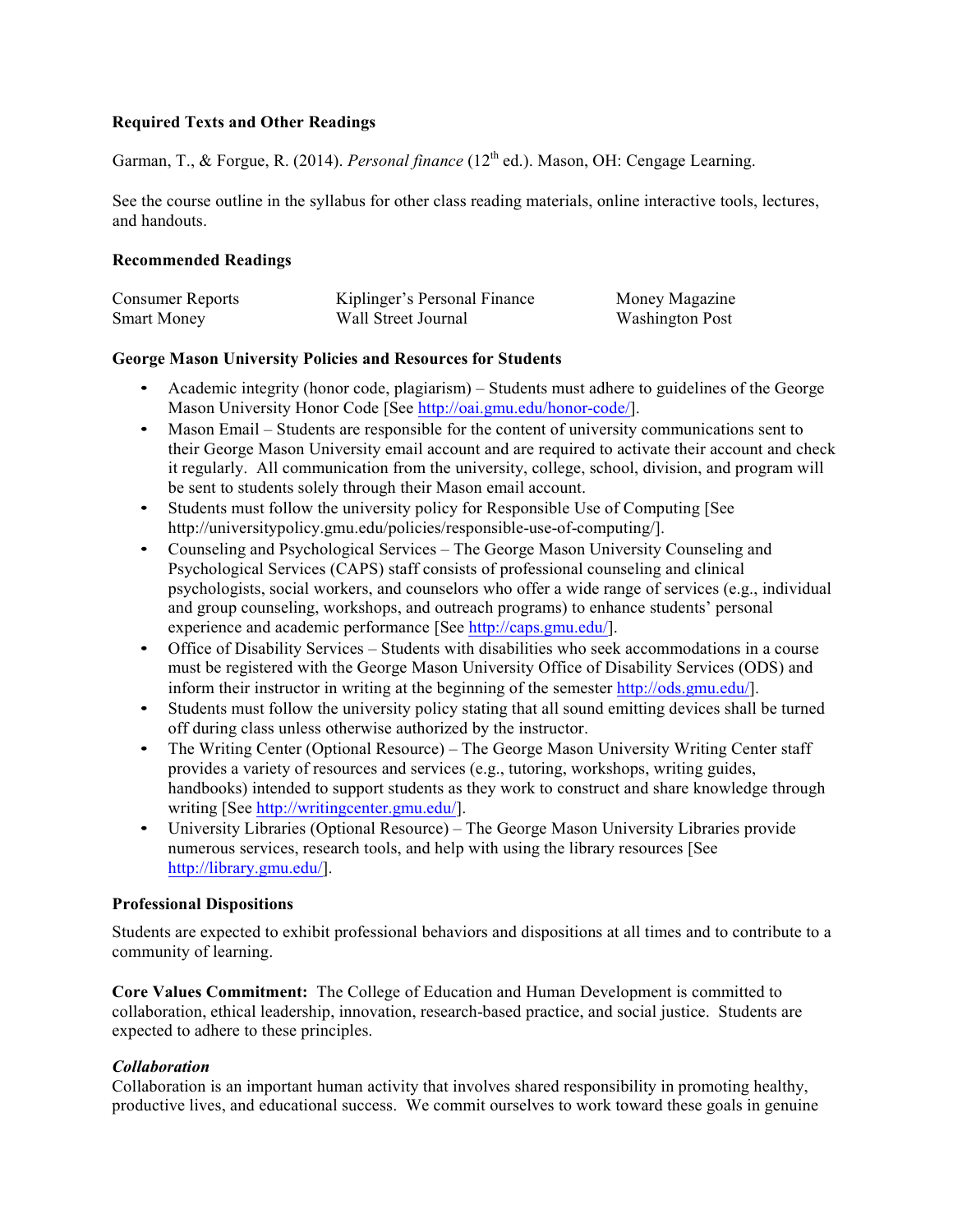partnerships with individuals, families, community agencies, schools, businesses, foundations, and other groups at the local, regional, national, and international levels.

#### *Ethical Leadership*

In all professions represented by the college, leadership is an essential component denoting ability and willingness to help lead professional practice to higher levels. We commit ourselves to practice ethical leadership through deliberate and systematic attention to the ethical principles that guide all leaders in a moral society.

#### *Innovation*

We have a history of creating dynamic, innovative programs, and we are dedicated to continue creating innovative approaches in all areas of our work. We commit ourselves to seeking new ways to advance knowledge, solve problems, improve our professional practice, and expand on our successes.

## *Research-Based Practice*

The best practice in any discipline is based upon sound research and professional judgment. We commit ourselves to basing our instruction, scholarship, and policy recommendations on well-established principles that, wherever possible, emerge from research and reflection on its implications for professional practice.

#### *Social Justice*

Social justice embodies essential principles of equity and access to all opportunities in society, in accordance with democratic principles and respect for all persons and points of view. We commit ourselves to promoting equity, opportunity, and social justice through the college's operations and its missions related to teaching, research, and service.

For additional information on the College of Education and Human Development, Graduate School of Education, please visit our website [See http://gse.gmu.edu/].

#### **Course Requirements**

#### **General Requirements**

- 1. The completion of all readings assigned for the course is assumed. Because the class will be structured around discussion and small group activities, it is imperative that students keep up with the readings and participate in class.
- 2. Attendance in class and/or online is important to students' learning; therefore, students are expected to make every effort to attend class sessions and/or complete online modules within the designated timeframe. Absences, tardiness, leaving early, and not completing online modules in the designated timeframe may negatively affect course grades. If, due to an emergency, students will not be in class, they must call the instructor and leave a message or send an email before class. The following policy is from the university course catalog:

Students are expected to attend the class periods of the courses for which they register. In-class participation is important not only to the individual student, but also to the class as a whole. Because class participation may be a factor in grading, instructors may use absence, tardiness, or early departure as de facto evidence of nonparticipation. Students who miss an exam with an acceptable excuse may be penalized according to the individual instructor's grading policy, as stated in the course syllabus.

3. In line with Mason's policy that students should not be penalized because of observances of their religious holidays, students shall be given an opportunity to make up, within a reasonable time, any academic assignment that is missed due to individual participation in religious observances. It is the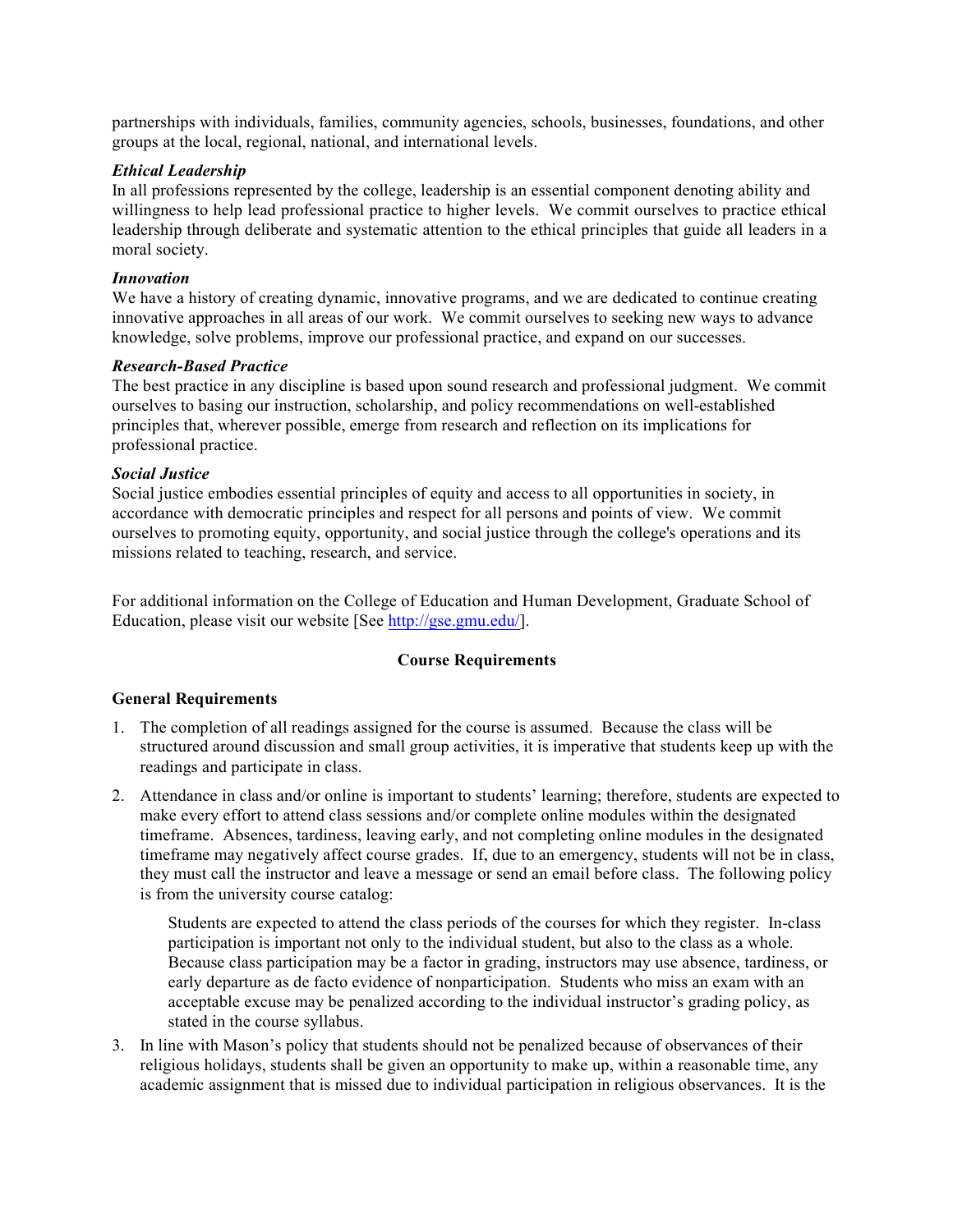student's responsibility to inform the instructor of any intended absences for religious observations in advance of the class that will be missed. Notice should be provided in writing as soon as possible.

- 4. During face-to-face and live online meetings, cell phones, pagers, and other communicative devices are not allowed in this class. Students must keep them stowed away and out of sight. Laptops or tablets (e.g., iPads) may be permitted for the purpose of taking notes only. Engaging in activities not related to the course (e.g. gaming, email, chat, etc.) will result in a significant reduction in their participation grade.
- 5. It is expected that assignments will be turned in on time. However, it is recognized that students occasionally have serious problems that prevent work completion. If such a dilemma arises, students should speak to the instructor prior to the assignment due date (when possible). If the student does not communicate with the instructor, a late penalty will be applied.
- 6. Mason is an Honor Code university; please see the Office for Academic Integrity for a full description of the code and the honor committee process. The principle of academic integrity is taken very seriously and violations are treated gravely. What does academic integrity mean in this course? Essentially this: when responsible for a task, students will perform that task. When students rely on someone else' s work in an aspect of the performance of that task, they will give full credit in the proper, accepted form. Another aspect of academic integrity is the free play of ideas. Vigorous discussion and debate are encouraged in this course, with the firm expectation that all aspects of the class will be conducted with civility and respect for differing ideas, perspectives, and traditions. When in doubt (of any kind), students will ask for guidance and clarification.

#### **Written Assignments**

All formal written assignments will be evaluated for content and presentation. The American Psychological Association, Sixth Edition (APA) style will be followed for all written work. All written work unless otherwise noted must be completed on a word processor and should be proofread carefully. (Use spell check!) If students are not confident of their own ability to catch errors, they should have another person proofread their work. When in doubt, they should check the APA manual. Portions of the APA manual appear at the Style Manuals link on the Mason library web guide at http://library.gmu.edu/resources/edu/. Students may consult the Writing Center for additional writing support.

Students will do the following:

- 1. Present ideas in a clear, concise, and organized manner. (Avoid wordiness and redundancy.)
- 2. Develop points coherently, definitively, and thoroughly.
- 3. Refer to appropriate authorities, studies, and examples to document where appropriate. (Avoid meaningless generalizations, unwarranted assumptions, and unsupported opinions.)
- 4. Use correct capitalization, punctuation, spelling, and grammar.

#### **Grading Criteria**

| $97-100 \t A+$ |                         | $87-89$ B+ | 77-79 C+ | 60-69 D | Below 60 | $\Gamma$ |
|----------------|-------------------------|------------|----------|---------|----------|----------|
|                | 93-96 A 83-86 B 73-76 C |            |          |         |          |          |
| 90-92 A-       |                         | 80-82 B-   | 70-72 C- |         |          |          |

## **Grading Policy**

All CEHD/CHSS undergraduate and graduate students are held to the university grading policies as described in the Academic Policies section of the current catalog, which can be accessed at http://catalog.gmu.edu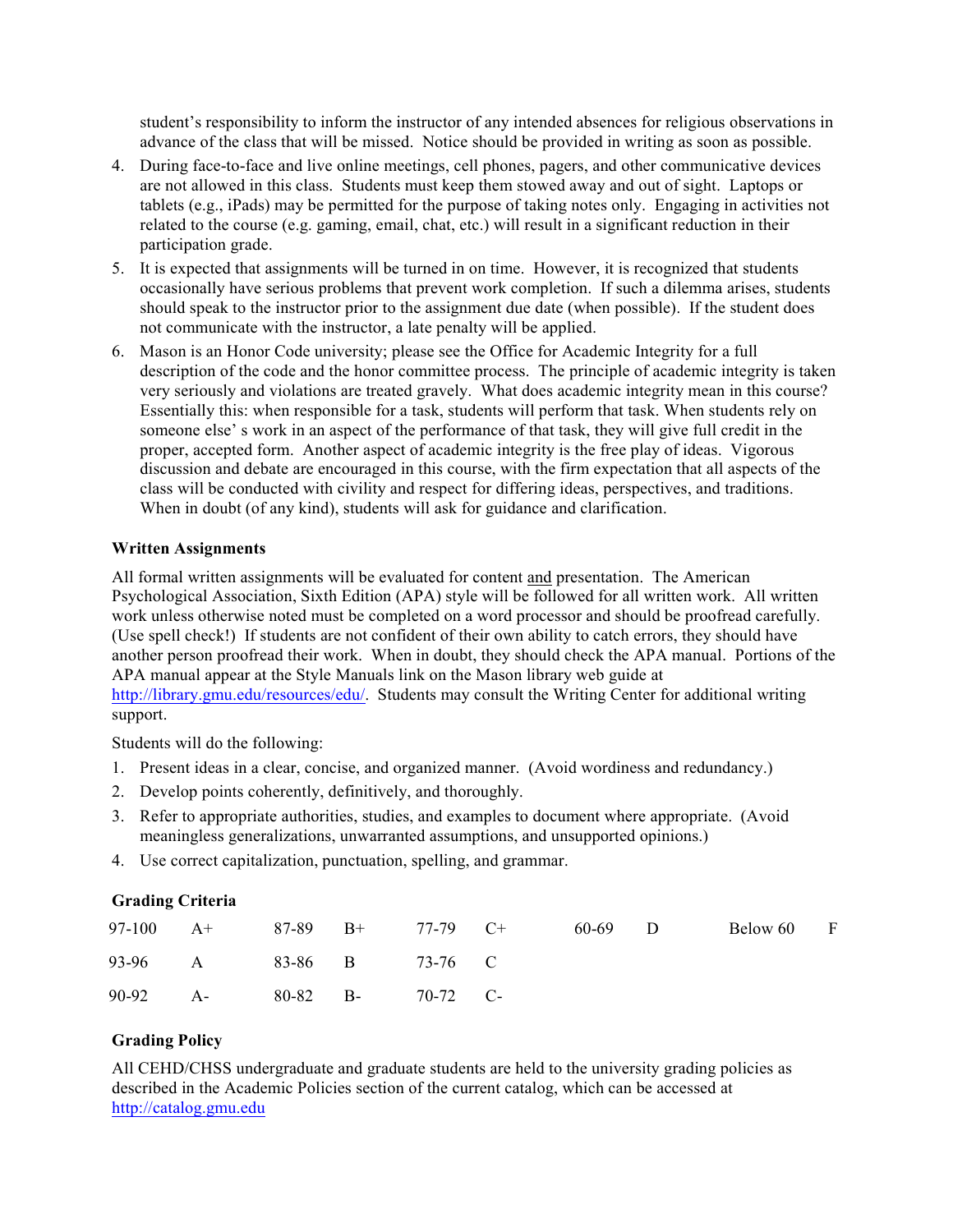## **Specific Course Assignments**

| <b>Assignments</b>                                        | <b>Due Dates</b>    | <b>Points</b> |
|-----------------------------------------------------------|---------------------|---------------|
| Attendance and Participation                              | Ongoing             | 15            |
| Exams (10 points each)                                    | 10/7<br>11/11       | 20            |
| Homework Assignments (3 assignments $@15$<br>points each) | 9/9<br>9/23<br>11/4 | 45            |
| Final Paper and Presentation                              | 12/9                | 20            |
| <b>TOTAL</b>                                              |                     | 100           |

## **I. Attendance and Participation** (15 points)

## **Because active participation and engagement are imperative for optimal learning, preparation for and participation in in-class activities will be evaluated based on the following criteria:**

- Students attend class, arrive on time, and stay for the entire class period.
- Students complete readings and prepare for class activities prior to class as is evidenced by their ability to discuss and write about the concepts presented and examined in the texts as well as participate fully in related activities.
- Students are actively involved in in-class and online learning experiences as is evidenced by (1) participating in all activities in a professional and respectful manner, (2) engaging in small and large group discussions and in-class exercises, (3) completing written work related to the activities, and (4) supporting the participation and learning of classmates.
- Students show evidence of critical reflective thinking through in-class and online discussions, activities, and written reflections. Go to mymason, http://mymason.gmu.edu, to login to Blackboard 9.1.
- **II. Exams** (Each exam worth 10 points; Total: 20 points)

There will be two in-class exams that will cover class lectures, discussions, readings, etc. The exams will not be cumulative (i.e., the second exam will cover material after the first exam only). Exams will be closed book.

## **III. Homework Assignments** (45 points)

There will be three homework assignments due during the semester. Students are on their honor to complete their homework assignments using their own words and ideas. Students must cite any and all sources used to write and construct their ideas for their papers. A word to the wise: "When in doubt, cite it!" If you have any questions about how to cite your sources, please ask your instructor prior to passing in your paper. Homework assignments should be written and formatted according to American Psychological Association (APA),  $6<sup>th</sup>$  Edition, style rules (i.e., papers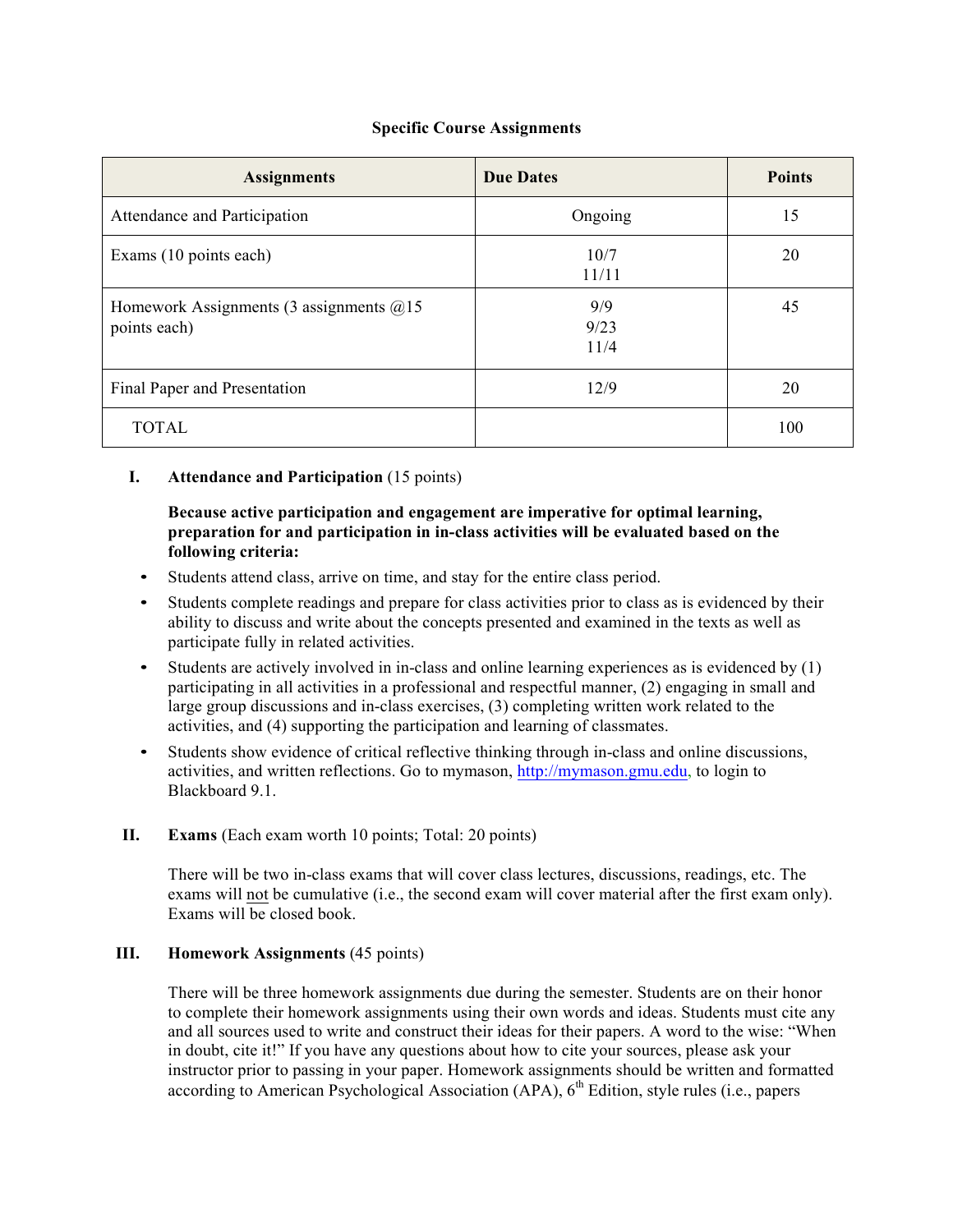should be typed using 12-pt. font with 1-inch margins; however, in the interest of conserving paper, no need for a cover page, double space, and cite your sources following your sentence of text).

## • **Homework Assignment 1: Money Genogram (15 pts)**

You will need to complete a genogram project

- 1. Your first step will be to complete a reflection on your family and their relationship(s) to money. This reflection should be double spaced and 2 pages MAX Please take/use a photograph to figuratively capture the theme you highlight about your family's relationship to money.
- 2. Next, you will create a three generational genogram of your family and identify money themes that are represented either in words or with symbols on the genogram.

## • **Homework Assignment 2: Goal Setting and Financial Statements, Tools, & Budgets (15 pts)**

- 1. You will need to develop two financial goals for yourself. A review of your values, assets and challenges (financial and non-financial) will guide you to develop your goals. The goals need to be SMART (Specific, Measurable, Attainable, Relevant, Time-bound). You will one long-term (5+ years) and one short-term (1 year or less) goal.
- 2. You will then develop a balance sheet. You need to list all of your assets and liabilities, estimate the values of the assets and liabilities and calculate net worth. In addition to the worksheets, you will write a 2 page MAX (single-spaced) discussion of your financial goals, net worth, and the importance of credit to achieve it. Compare and contrast your own relationship to money with the relationships you describe above regarding your family.

#### • **Homework Assignment 3: "Live Below the Line" Challenge and Reflection (15 pts)**

This is an experiential assignment aimed at making you more aware of the difficulties experienced by families who live in extreme poverty. Your challenge will be to live on \$5/ day for food for three day

- 1. First, you will track your total income and expenses for one week and put the itemized income and expenses in the provided excel spreadsheet.
- 2. You will then develop a budget for spending only \$5/day on food that you will attempt to follow (on your own) for three days.
- 3. Next, you will need to identify and research a personal, familial, professional or community financial resource program available to low-income families (e.g., TANF, SNAP, WIC). Discuss the criteria for eligibility.
- 4. Finally, you will reflect on this experience and the lessons you learned in a 2 page MAX (single-spaced) reflection. You will need to first compare and contrast your original
	- i. spending habits with your new experience. Next, summarize the financial program you
	- ii. researched. Reflect on your experience generally and how this "experiment" affected your thinking about family finance and poverty.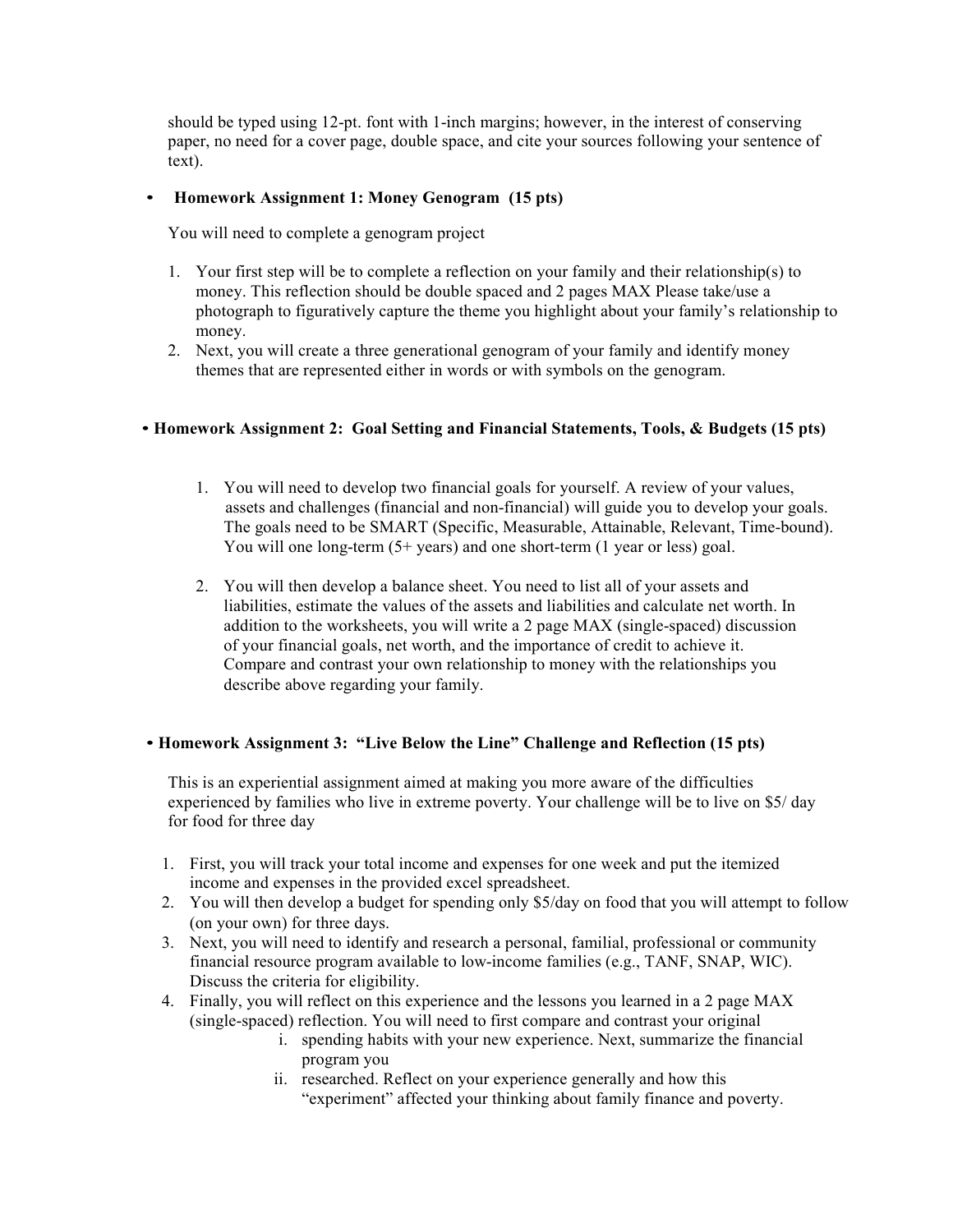## *IV.* **Final Paper and Presentation: Case Study and Analysis (20 points)**

The purpose of this assignment is to provide a "hands on" experience to synthesize the personal and family finance concepts that you have learned throughout the semester by applying them to a "real life" family. Interview a family in your network about a financial challenge they are facing (Your instructor may be able to help connect you to a family if needed). You must describe the family, their context and social location, their financial situation, and then construct and describe a realistic action plan for the case study. In conjunction with your family, you are asked to develop a plan for the family to address their financial hurdle. You will need to propose an action plan as well as identify long-term problematic areas or potential hurdles that may arise. The proposed solutions to all these issues must be creative, ethical, logical, feasible and show deep insight into the major issues. You will present your final financial action plan for the case study to the class and write a 5 page MAX paper (double-spaced, APA style) on your case study. Your paper should include relevant research that supports your proposed ideas. Title page and references are not included in the page limits for the case study.

## **Your financial case analysis should include the following items, as appropriate:**

- A discussion of the family including strengths and weaknesses of the family's financial situation
- Correction of any misinformation that the individual or family has about financial topics
- Comments about the family's cash flow
- Comments about emotional issues related to the family's financial situation
- 3 to 5 recommended action steps to improve the family's financial situation
- Recommended financial products such as bank accounts, insurance policies, mutual funds
- Available resources that can assist the family to improve their finances
- Any other information that you feel is useful to the case
- References for source materials used to analyze the case (feel free to use your textbooks, class notes, Web sites, financial publications, and other resources to assist in your analysis)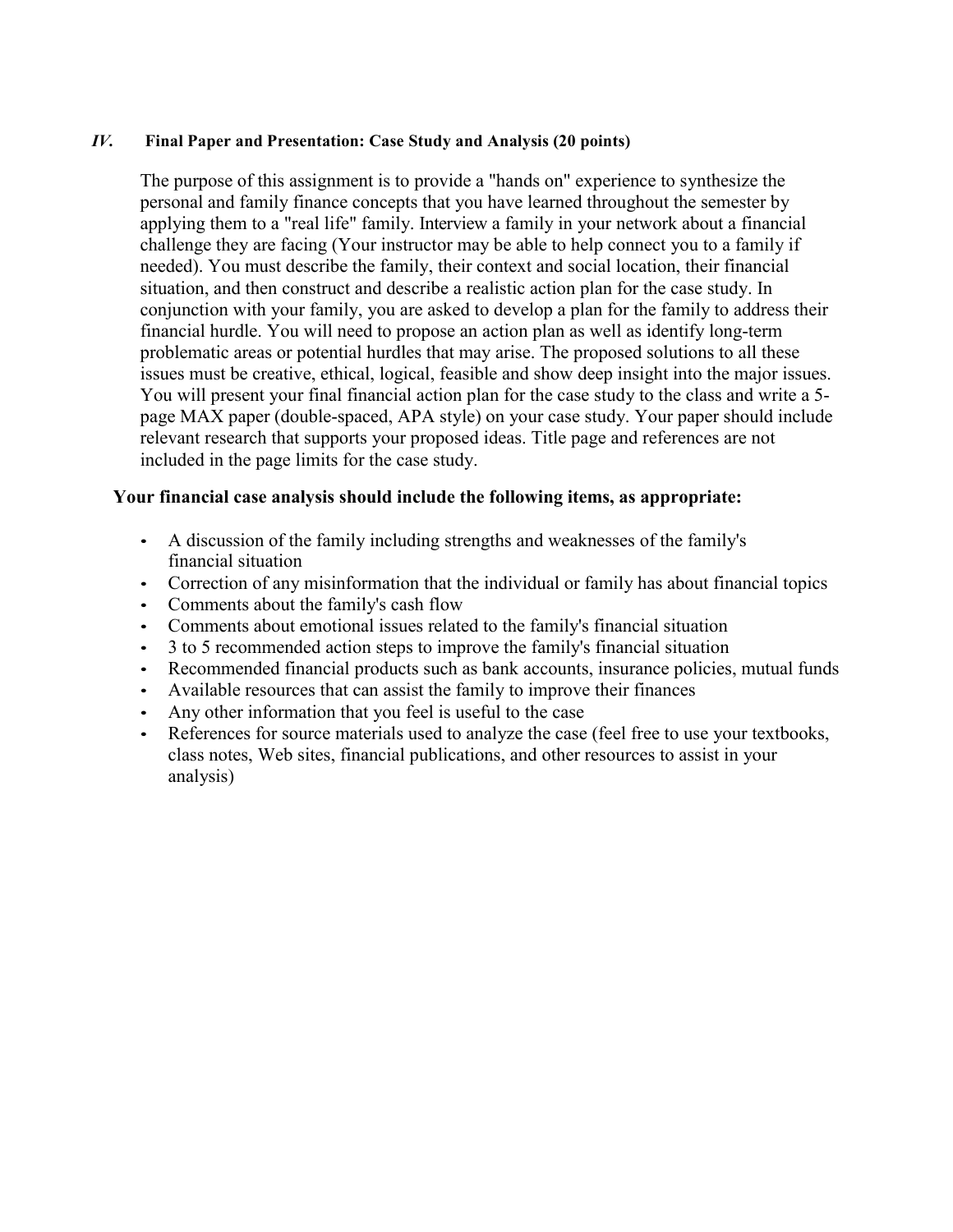NOTE: The instructor reserves the right to make changes to the syllabus as needed. If changes are made, you will be notified of the changes in class or by your university e-mail address.

## **Course Topics and Schedule**

| <b>Week/Date</b>              | <b>Topic</b>                                                                                                                                                      | <b>Readings and Assignments</b><br><b>DUE</b>                                  |  |  |  |  |
|-------------------------------|-------------------------------------------------------------------------------------------------------------------------------------------------------------------|--------------------------------------------------------------------------------|--|--|--|--|
| <b>Course Overview</b>        |                                                                                                                                                                   |                                                                                |  |  |  |  |
|                               | <b>Understanding Personal and Family Finance</b>                                                                                                                  |                                                                                |  |  |  |  |
| Week 1: 9/2<br>Face to Face   | Course Overview /Syllabus Review                                                                                                                                  |                                                                                |  |  |  |  |
|                               | Understanding Personal and Family Finance<br>What is Family Financial Literacy?<br>What is Resource Management?<br>Money, Values, and Money Genograms             |                                                                                |  |  |  |  |
| <b>Week 2: 9/9</b><br>Online  | Time Value of Money and Work Benefits                                                                                                                             | Ch.1                                                                           |  |  |  |  |
| Week 3: 9/16<br>Face to Face  | Financial Statements, Tools, and Budgets<br>Financial Supports (incl Govt. programs)                                                                              | Ch.3<br>Appelbaum (2015)<br><b>Homework Assignment #1</b>                      |  |  |  |  |
| Week 4: 9/23<br>Online        | Managing Income Taxes<br>Tax programs and policies directed at low-<br>income families (e.g., EITC)<br>Managing Checking and Savings Accounts<br>Savings programs | Ch. 4-5<br>Mammen & Lawrence (2006)                                            |  |  |  |  |
| Week 5: 9/30<br>Face to Face  | <b>Building and Maintaining Good Credit</b><br>Avoiding credit traps (e.g., predatory lending)<br>Credit and low-income families and<br>communities               | Ch.6<br>Video-Predatory Lending                                                |  |  |  |  |
| Week 6: 10/7<br>Online        | Midterm Exam (Ch. 1-6 and articles)                                                                                                                               |                                                                                |  |  |  |  |
|                               | Family Consumption and Financial Tools for Surviving and Thriving                                                                                                 |                                                                                |  |  |  |  |
| Week 7: 10/14<br>Face to Face | Credit Cards and Consumer Loans<br>Vehicles and Other Major Purchases                                                                                             | Ch. 7-8<br>Hayhoe, Leach, Allen, & Edwards<br>(2005)<br>Homework Assignment #2 |  |  |  |  |
| Week 8: 10/21<br>Face to Face | <b>Obtaining Affordable Housing</b><br>Managing Property and Liability Risk                                                                                       | Ch. 9-10<br>DeVaney, Chiremba & Vincent<br>(2004)                              |  |  |  |  |
| Week 9: 10/28<br>Online       | Managing Health Expenses<br>Medicaid/Medicare/Obamacare<br>Life Insurance                                                                                         | Ch. 11-12<br>Fuller, Zietz and Calcote (2014)                                  |  |  |  |  |
| Week 10: 11/4<br>Face to Face | <b>Investment Fundamentals</b>                                                                                                                                    | Ch. 13<br>Hanna, S.D., Walker, W., & Finke,<br>M. (2008)                       |  |  |  |  |
| Week 11: 11/11<br>Online      | Exam 2 (Ch. 7-13)                                                                                                                                                 |                                                                                |  |  |  |  |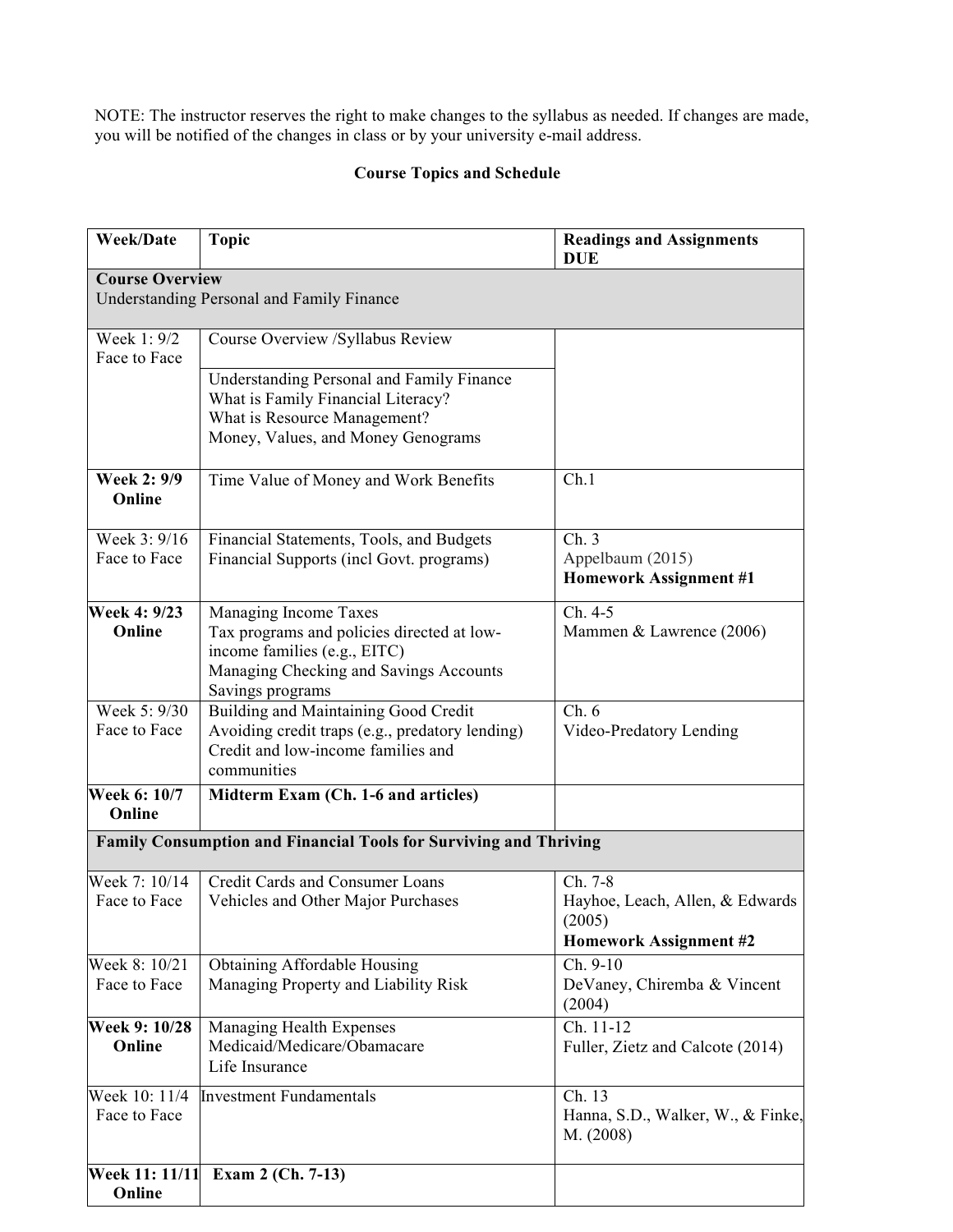| <b>Family Financial Planning and Resource Management</b> |                                              |                                  |  |  |  |
|----------------------------------------------------------|----------------------------------------------|----------------------------------|--|--|--|
|                                                          | Week 12: 11/18 Investing in Stocks and Bonds | $Ch. 14-15$                      |  |  |  |
| Online                                                   | Investing through Mutual Funds               | Neelakantan, U. (2010)           |  |  |  |
| Other investment tools and incentives                    |                                              |                                  |  |  |  |
| Week 13: 11/25                                           | <b>No Class</b>                              | Homework Assignment #3           |  |  |  |
| Week 14: 12/2                                            | <b>Retirement Planning</b>                   | Ch. 17-18                        |  |  |  |
| Face to Face                                             | <b>Estate Planning</b>                       | Bailey, Haynes, & Letiecq (2013) |  |  |  |
|                                                          | Social welfare programs and policies         |                                  |  |  |  |
| Week 15: 12/9                                            | <b>Paper Presentations</b>                   | <b>Final Paper Due</b>           |  |  |  |
| Face to Face                                             |                                              |                                  |  |  |  |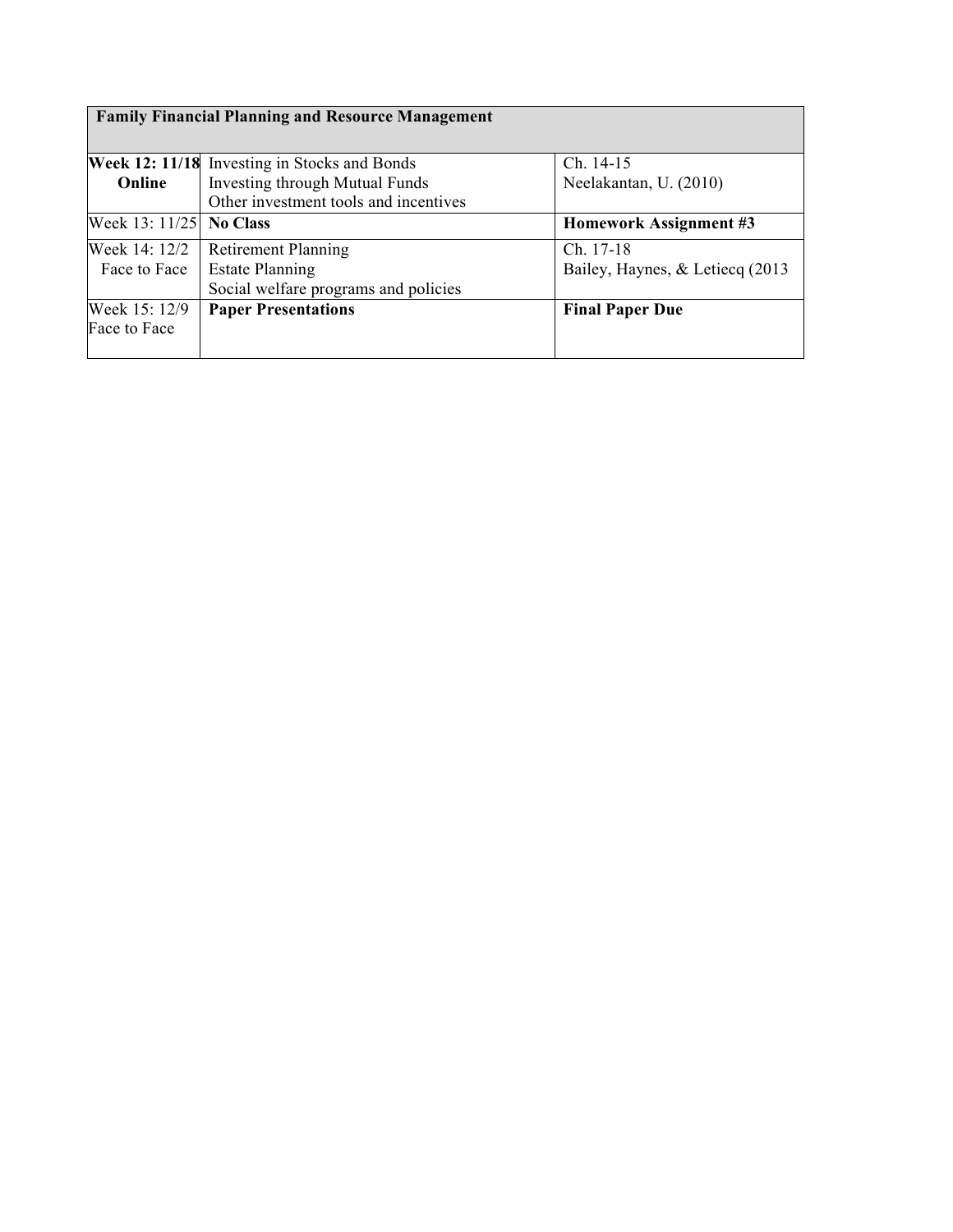# **HDFS 250: Case Study and Analysis Rubric**

## **Final Paper and Presentation (20 points)**

|                               | Δ                          | 3                         | $\overline{2}$            |                             |
|-------------------------------|----------------------------|---------------------------|---------------------------|-----------------------------|
| <b>Identification of the</b>  | Demonstrates a clear and   | Demonstrates a clear      | Demonstrates a limited    | Demonstrates a limited      |
| main issues/Problems          | deep understanding of      | understanding of most of  | understanding of some     | understanding of few of     |
|                               | all the main issues and    | the main issues in the    | of the issues in the case | the issues in the case      |
|                               | problems in the case       | case                      |                           |                             |
| <b>Analysis of the Issues</b> | Insightful and thorough    | Thorough analysis of      | Little analysis of some   | Incomplete analysis of      |
|                               | analysis of all the issues | most of the issues in the | of the issues in the case | the issues in the case      |
|                               | in the case                | case                      |                           |                             |
|                               |                            |                           |                           |                             |
|                               | Makes appropriate,         | Makes appropriate and     | Makes appropriate but     | Makes little or no          |
|                               | insightful and powerful    | insightful connections    | somewhat vague            | connection between the      |
|                               | connections between        | between the issue/        | connections between       | issue/problem and the       |
|                               | the issue/problem and      | problem and the theory.   | the issue/problem and     | theory.                     |
|                               | the theory.                |                           | the theory.               |                             |
| <b>Recommendations of</b>     | Makes realistic,           | Makes realistic and       | Makes realistic or        | Makes realistic or          |
| effective                     | appropriate and            | appropriate               | appropriate               | appropriate                 |
| solutions/strategies          | insightful                 | recommendations           | recommendations           | recommendations with        |
|                               | recommendations            | clearly supported by the  | supported by the          | limited support from        |
|                               | clearly supported by the   | information presented     | information presented     | the information             |
|                               | information presented      | and the theories from     | and the theories from the | presented and the           |
|                               | and the theories from the  | the readings.             | readings.                 | theories from the           |
|                               | readings.                  |                           |                           | readings.                   |
|                               |                            | Appropriate and well-     | Superficial and/or        |                             |
|                               | Well documented,           | thought out solutions to  | inappropriate solutions   | Little or no action         |
|                               | reasoned and               | most of the issues in the | to some of the issues     | suggested, and/or           |
|                               | appropriate solutions or   | case                      | in the case               | inappropriate solutions     |
|                               | proposals for all issues   |                           |                           | to all of the issues in the |
|                               | in the case                |                           |                           | case                        |